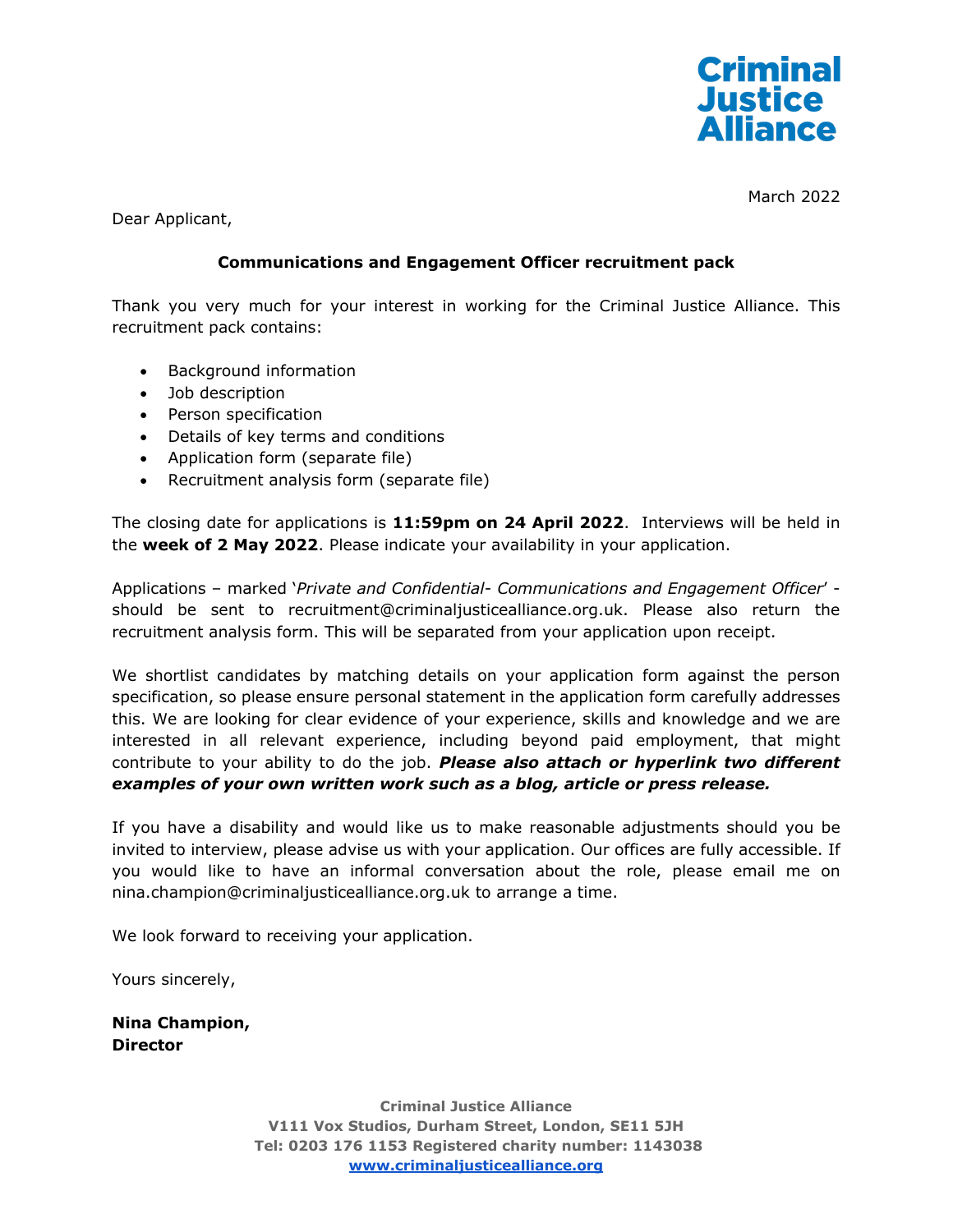#### **Background Information**

The Criminal Justice Alliance is a network of [180 organisations](https://www.criminaljusticealliance.org/members/) working across the criminal justice system from prevention to policing, prisons to probation and beyond including housing, health and victims' services. Our members include charities, professional associations, think tanks and research bodies.

Our vision is a fair and effective criminal justice system which is:

- Safe: Treats people humanely and protects their physical and mental wellbeing.
- Smart: Supports cross-sector solutions to significantly reduce the prison population and promotes prevention, diversion and rehabilitation.
- Person-centred: Meets individual needs, offers hope and opportunities for positive life change and values lived experience.
- Restorative: Addresses harm by supporting victims and people impacted by crime and focuses on reparation and re-connection to the community.
- Trusted: Is transparent, open and accountable, and promotes equality, diversity and inclusion.

Our mission is to:

- Work with our members to identify and promote solutions for change.
- Make connections between people and ideas across the criminal justice pathway.
- Connect with, and influence, policy makers and the public to achieve our vision.

Our strategy for 2019-2022 [Connecting for Change](https://www.criminaljusticealliance.org/cja-resources/cja-strategy-2019-2022-connecting-for-change/) included three systemic workstreams looking across the criminal justice pathway, including effective scrutiny and accountability; a fit for purpose and diverse workforce and a restorative criminal justice system.

We also have a strong focus on tackling race inequality, ensuring positive pathways from prison, promoting lived experience leadership and supporting a positive recovery from the pandemic across the criminal justice system. Our new five-year strategy will be launched in April 2022 and will build on our work to better understand and achieve systemic change in the criminal justice system, which has changing the public narrative on criminal justice as a key strand of work.

Based in central London, our small [staff team](https://www.criminaljusticealliance.org/about-the-cja/our-staff-trustees/) is led by Director Nina Champion. The current staff team currently includes: Director, Deputy Director, Senior Policy Officer and Equalities Policy Officer. In the coming months we will also have a Project Manager to lead our lived experience leadership programme. We also regularly employ paid interns in partnership with [The Longford Trust](https://www.longfordtrust.org/) and support prison officers from [Unlocked Graduates](https://unlockedgrads.org.uk/) with work placements.

[Our Board](https://www.criminaljusticealliance.org/about-the-cja/our-staff-trustees/) is made up of representatives of our member organisations with other trustees bringing outside knowledge and experience.

[Our funding](https://www.criminaljusticealliance.org/about-the-cja/) comes from a range of trusts and foundations, along with member subscriptions.

We value having a diverse range of perspectives, expertise and insights in the organisation. We are particularly keen to receive applications from Black, Asian and minority ethic people and people with lived experience of the criminal justice system**.**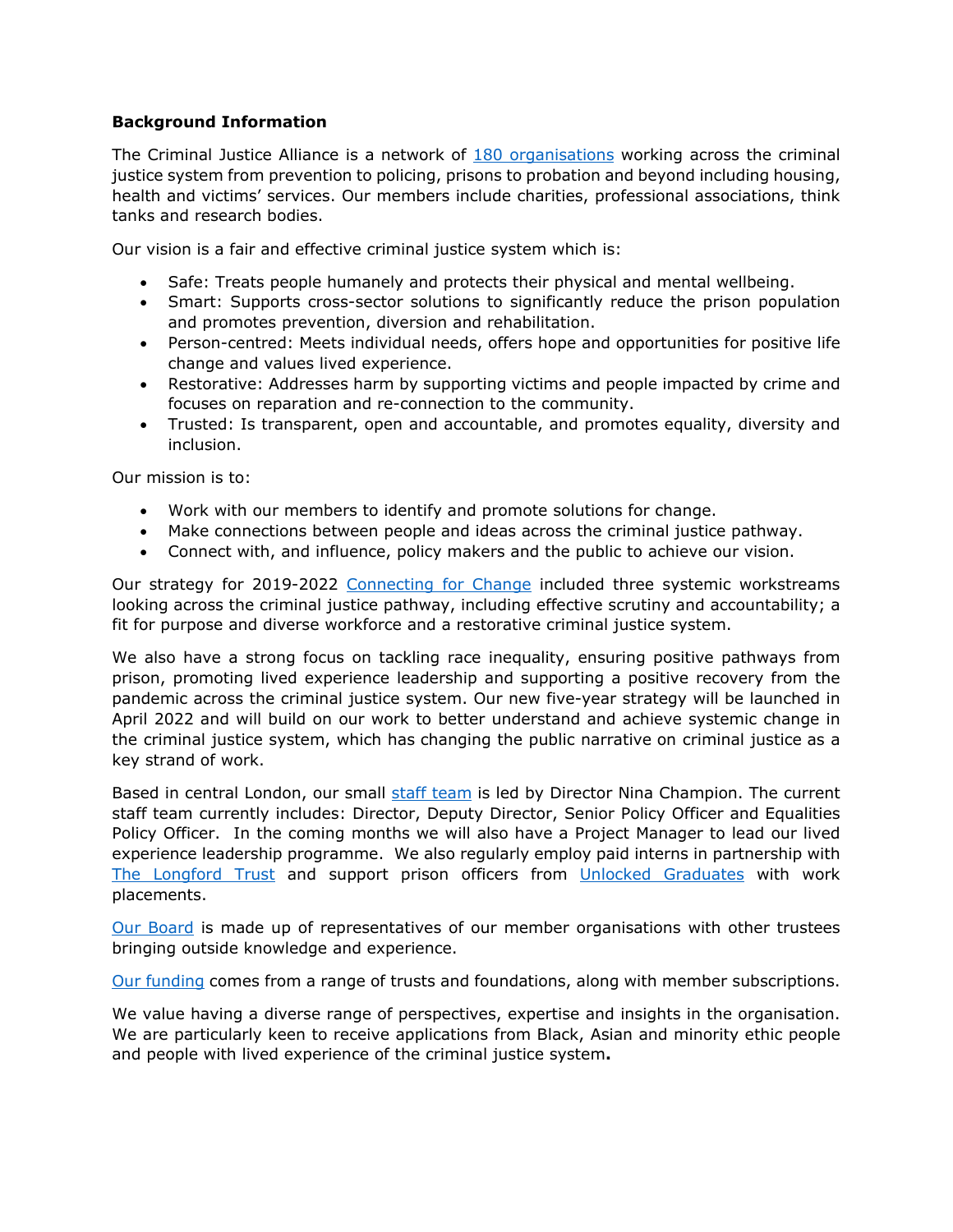# **Job description – Communications and Engagement Officer**

This is an exciting and varied role involving building the profile of CJA on social media and other platforms, amplifying the work of our 180+ members and promoting good communications practice in the sector and amongst journalists, with the aim of effecting systemic change in the criminal justice system.

# **Main tasks and responsibilities:**

#### **Communications**

- Shape the development of the CJA's communications strategy in line with our exciting new five-year strategy (launching in April 2022) and lead on its implementation to reach a variety of audiences including CJA members, the wider sector, policy makers and the public.
- Develop new and creative audio/visual approaches to support the amplification of CJA members' work and the CJA's overall strategy, such as podcasts, short films, and blogs/vlogs.
- Produce weekly CJA e-bulletin and promote its distribution to the staff and service users of CJA member organisations to expand its reach and impact.
- Lead the CJA's social media presence including daily updates on Twitter and develop a presence on other platforms.
- Lead on website management, and work with external website developers on any future redesigns.
- Be the first point of contact for media enquiries.
- Proactively promote CJA campaigns, key messages and events through both traditional and social media.
- Monitor CJA communications and website through analytics/other evaluation tools; assist with reports to the Board and funders and suggest ways to increase our reach and impact.
- Ensure all CJA communications and reports are high quality and persuasive; liaise with external designer for all publications.
- Develop new ways to promote sensitive, constructive and nuanced reporting on criminal justice to journalists and trainee journalists by building relationships and initiating innovative projects with key stakeholders such as the National Union of Journalists and universities to change the public narrative on criminal justice issues.
- Set up and run a communications network among CJA members to share challenges and solutions in media and communications work in the sector.

# **Engagement**

- Act as first point of contact for members and potential members. Visit, maintain contact and build relationships with members to better understand their work.
- Develop and maintain the Customer Relationship Management (CRM) database to keep up-to-date and accurate records of our members and other key contacts and to help target our communications and engagement more effectively to meet stakeholders' needs and interests.
- Promote CJA membership, including identifying and approaching potential new members. Process new member applications and maintain up to date member records.
- Design and distribute the annual member survey and develop other ways to gather member feedback and ideas throughout the year.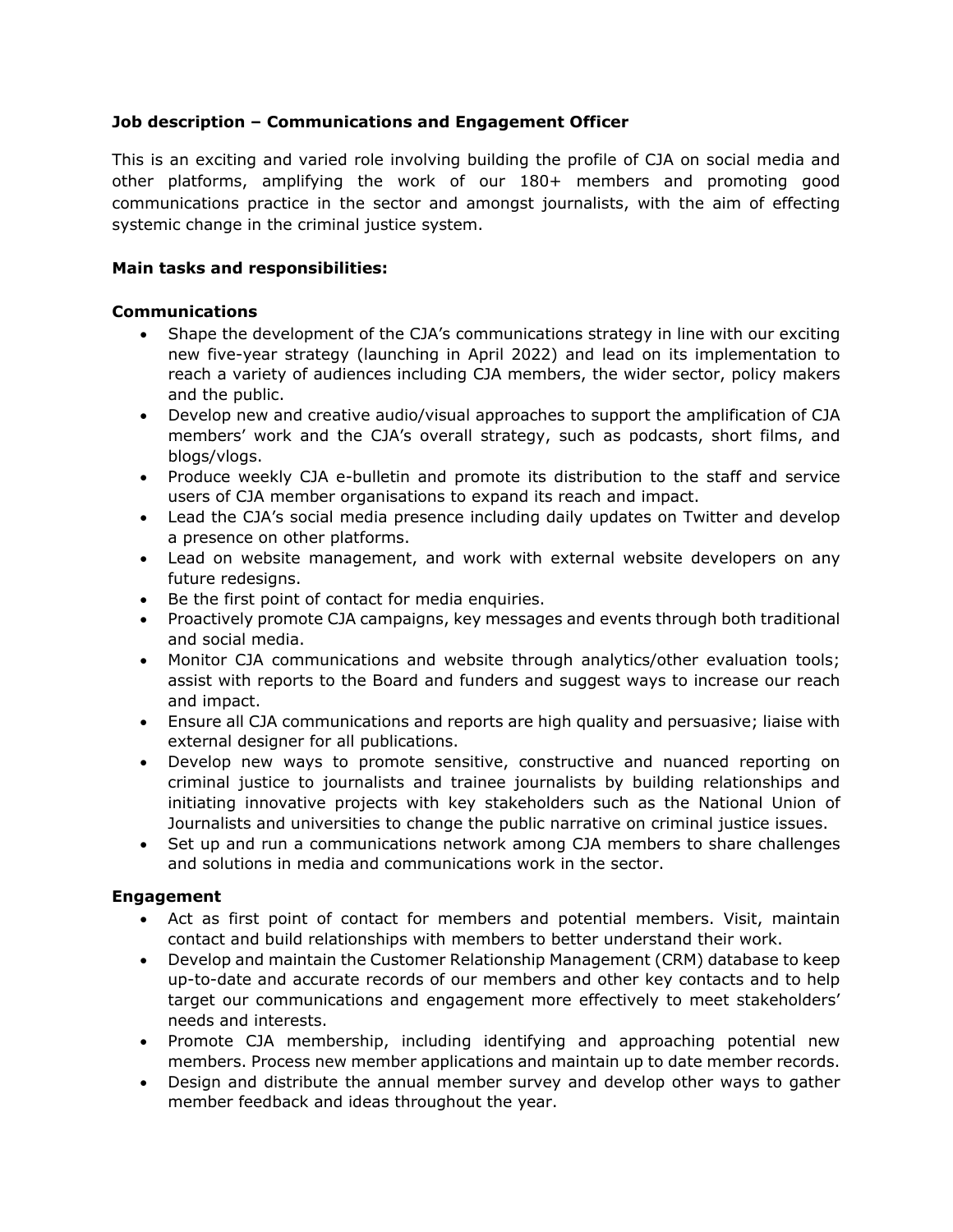- Lead on organising quarterly member meetings with keynote speakers and expert panels.
- Develop innovative and interactive activities for members, such as the new CJA Connections Club, which will use an external stimulus such as a book, podcast, documentary to initiate discussions and learning across the sector.
- Promote the work and good practice of our members through video interviews, building on our Meet the Member blog series.
- Lead on the co-ordination, promotion and development of the annual CJA Awards and Media Awards.
- Support the policy team with organising expert groups, policy forums, roundtables and report launch events.

# **Other duties**

- Provide logistical support for internal CJA meetings and communications.
- Contribute to the general administration and development of the charity.
- Conduct the duties of the job description in accordance with the operational policies of the CJA, including but not limited to the Diversity Policy and Safeguarding Policy.
- Maintain good working relationships with trustees, staff, volunteers and other stakeholders.
- Offer day-to-day support to paid interns through our partnership with the Longford Trust.
- Undertake any other reasonable duties as may be required.

# **Person Specification**

# **Essential**

- Two years' relevant work experience (paid or unpaid).
- Experience in journalism or working with journalists.
- Strong IT and social media skills.
- Experience of managing websites, including writing website copy.
- Excellent organisational skills, including some experience of event management.
- Excellent verbal and written skills to communicate persuasively with impact.
- Ability to build positive relationships with a range of stakeholders.
- Ability to work to tight deadlines, with attention to detail and accuracy.
- Ability to work flexibly as part of a small team.
- Proven commitment to equality, diversity and inclusion.
- Commitment to the vision, mission and strategic objectives of the CJA.
- Willingness to travel within England to visit members and to work outside office hours on occasion.

#### **Desirable**

- An interest in constructive journalism and influencing public narratives.
- Experience of using a CRM or other databases.
- Experience of using graphic design software.
- Experience producing video and audio content.
- Understanding or experience of the criminal justice system of England and Wales.